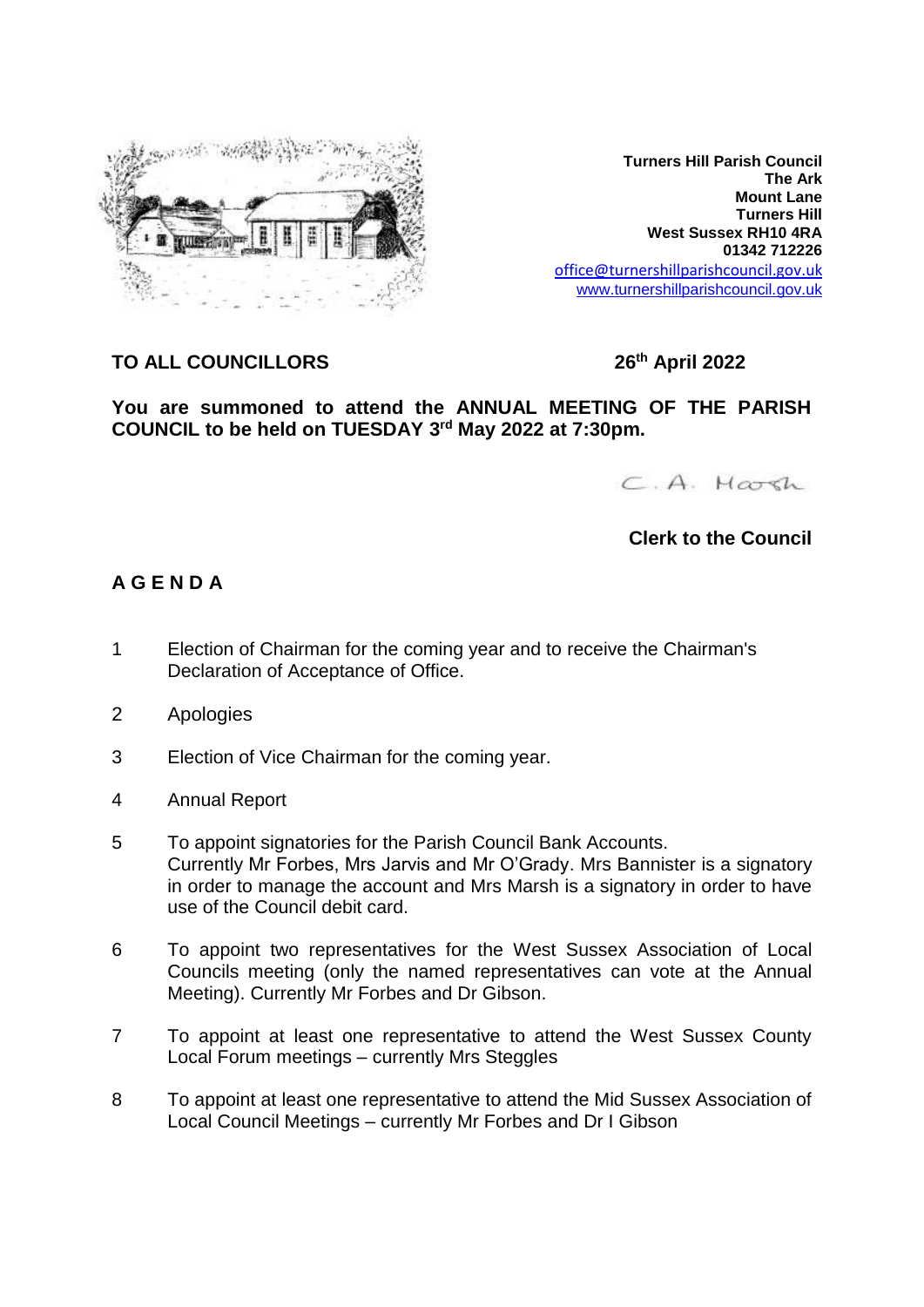- 9 To appoint two representatives to carry out the allotment inspections in June and September – currently Mrs Hughesdon and Mr O'Grady
- 10 Staff Management Committee to appoint three Parish Councillors to the committee – currently Dr Gibson, Mr Palin and Mrs Steggles together with the Chairman and Clerk.
- 11 Ark Community Executive to appoint two Parish Councillors to the committee. Other members are the Chairman, Clerk and the Deputy Clerk. Currently Mrs Hughesdon and Mrs Jarvis. Suggested dates are Thursday's at 10am on 16<sup>th</sup> June, 13<sup>th</sup> October 2022, 19<sup>th</sup> January and 13th April 2023.
- 12 Finance Committee to appoint up to two Parish Councillors to the committee. Other members are the Chairman, Vice Chairman, Clerk and Deputy Clerk. Currently Mrs Hughesdon and Mrs Jarvis. It has been recommended by the current Finance Committee, the Clerk will provide a quarterly report with meetings being held at the end of the Financial Year and to set the budget. Suggested dates are Thursday's at 10am on 10<sup>th</sup> November 2022 and 20<sup>th</sup> April 2023.
- 13 Neighbourhood/VES Committee to appoint three Parish Councillors to the committee. Other members are the Chairman, Clerk and Deputy Clerk. Currently Dr Gibson, Mrs Hughesdon and Mrs Jarvis
- 14 To consider payment of the following annual subscriptions: G.A.C.C. £10.00 National Association of Local Councils £96.77 West Sussex Association of Local Councils £448.19
- 15 To receive and approve the Statement of Accounts for the year ending 31st March 2022 (attached)
- 16 To appoint a Councillor to carry out the Quarterly Bank Reconciliation as prepared by the RFO – currently Mrs Jarvis
- 17 Gatwick to appoint at least one representative to attend the CAGNE and GACC meetings and also to receive all e-mails from the Clerk with regard to Gatwick - currently Dr Gibson
- 18 To appoint at least one representative to attend the Mid Sussex District Council Health and Wellbeing Meetings – currently Mrs Steggles
- 19 To decide dates and times of ordinary meetings of the Council for the coming year. Meetings are normally held on the first Tuesday of each month other than the January meeting which is on the second Tuesday.
- 20 Record of attendance for the past year (attached)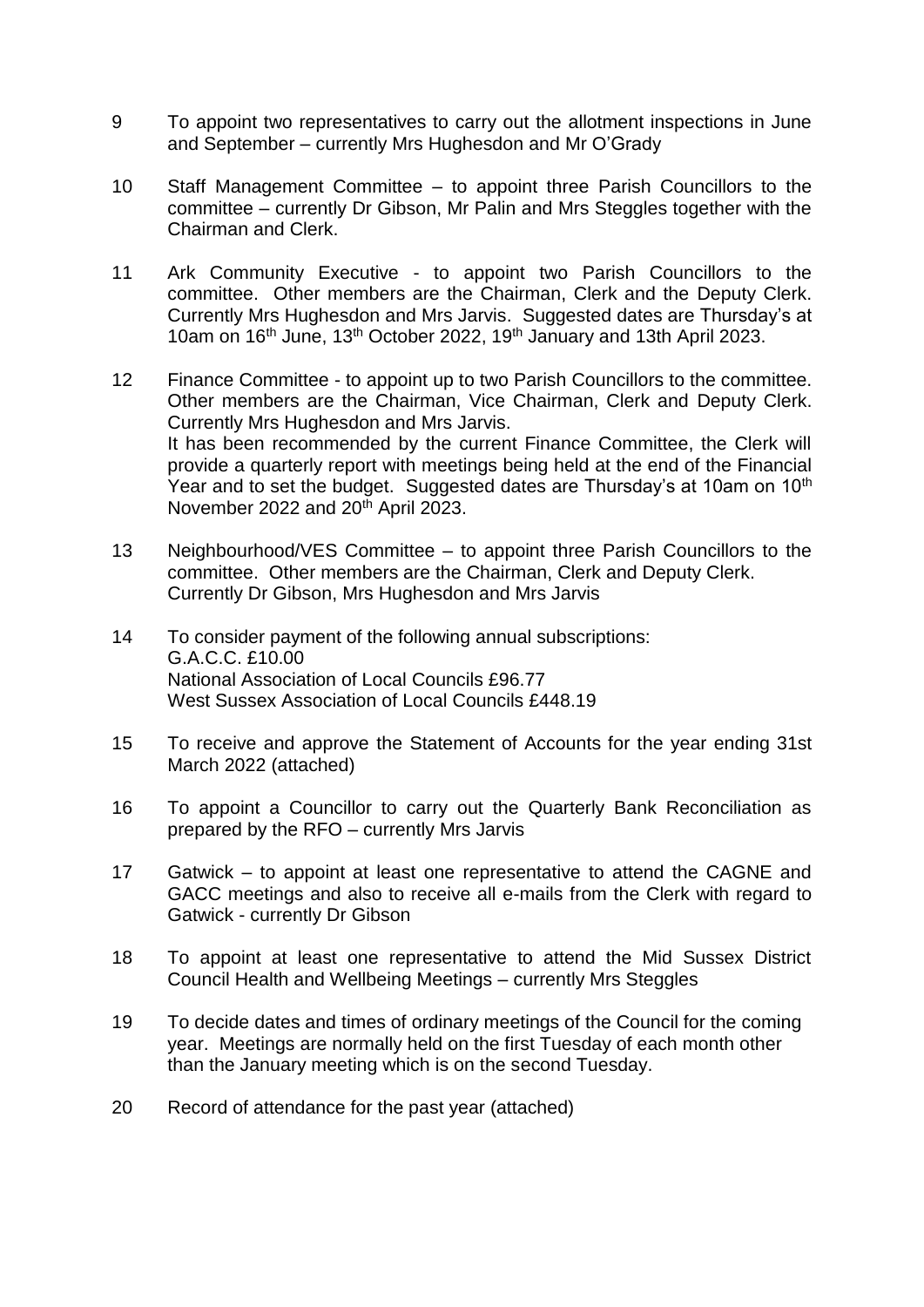### **PARISH COUNCIL MEETING**

- 21 Fifteen Minutes for Public Participation
- 22 Declarations of interest in any agenda item listed
- 23 Chairman's Announcements
- 24 To confirm the Minutes of the Meeting held on 5<sup>th</sup> April 2022 (attached)
- 25 Matters currently being pursued report by the Clerk
- 26 Planning Applications To consider the following applications:
	- DM/22/0545 Mr Paul Bilton, Worth School, Worth Abbey, Paddockhurst Road Alterations to the second floor of the main teaching block from a library to 6 no. teaching spaces. Replacement of clerestory windows and all windows to the main teaching block, the addition of new reverse dormer full height windows, the replacement skylights, installation of roof ventilation cowls and alterations to the entrance of Butler House. (Revised drawings and design and access statement received 19.04.2022)
- 27 Report on Previous Applications
- 28 To receive a report on the Mid Sussex Wellbeing Meeting held on 31<sup>st</sup> March 2022 and attended by Mrs Steggles (attached)
- 29 To consider a Councillor becoming an honorary member of Central Sussex Rotary through their newly established 'Councillors Forum' (attached)
- 30 To receive the minutes of the Finance Committee Meeting held on 14<sup>th</sup> April 2022 (attached)
- 31 Notes on the walkabout meeting held on 21<sup>st</sup> April 2022 and attended by Mrs Marsh and Mrs Bannister (attached)
- 32 To consider a new Lease for the photocopier (attached)
- 33 To consider a cabinet to be installed at the same time the street light on the Village Green is installed in order for the Christmas Tree lights to be connected to the power. At the time of preparing the agenda the quote has not been received, however, we have been given a guide price of around £1,500.00, and the quote will be presented at the meeting (attached)